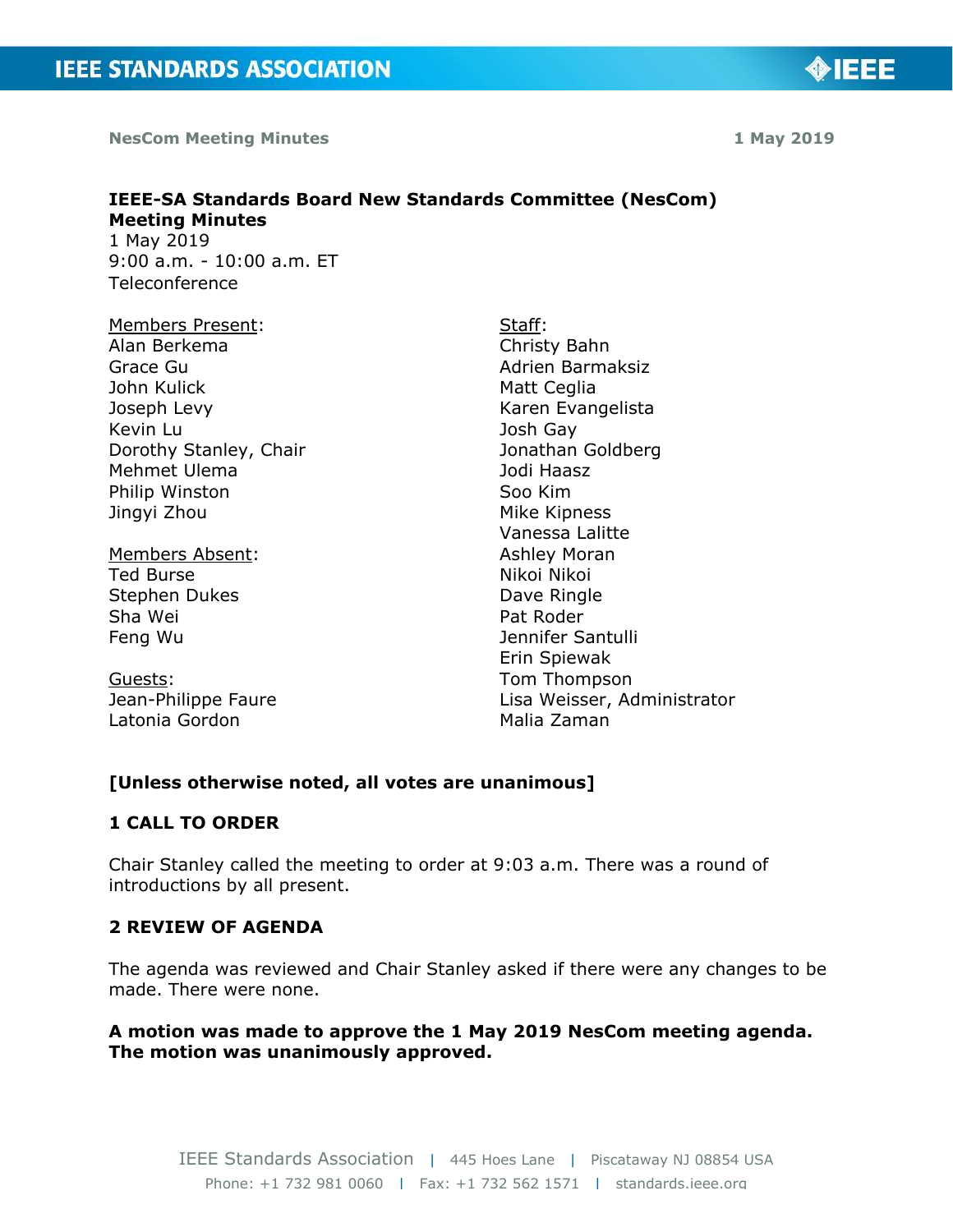# **2.1 Consent Agenda**

### **2.1.1 Withdrawal Requests**

There were no withdrawal requests.

## **2.1.2 Project Number Change Request for P2793 'Standard Terms and Definitions for Turbine Governing Systems'**

NB: The approval of this number change request was included in the approval of the agenda and consent agenda. The number has been changed.

# **3. APPROVAL OF MINUTES OF THE 20 MARCH 2019 NESCOM MEETING**

**A motion was made to approve the minutes of the 20 March 2019 NesCom meeting minutes. The motion was unanimously approved.**

### **4 PARS FOR DISCUSSION**

### **4.1 Modified PARs**

IEEE Computer Society/Software & Systems Engineering Standards Committee

#### **P42020**

Standard for Software, Systems and Enterprise - Architecture Processes **Recommendation: Approve modified PAR**

#### **P42030**

Standard for Software, Systems and Enterprise - Architecture Evaluation **Recommendation: Approve modified PAR**

IEEE Engineering in Medicine and Biology Society/Standards Committee

#### **P2721**

Standard for Wireless Diabetes Device Security Assurance **Recommendation: Approve modified PAR**

IEEE Power and Energy Society/Energy Storage & Stationary Battery Committee

#### **P1679**

Recommended Practice for the Characterization and Evaluation of Energy Storage Technologies in Stationary Applications **Recommendation: Approve modified PAR**

IEEE Power and Energy Society/Insulated Conductors

#### **P2740**

Guide for the Selection and Installation of Electrical Cables and Cable Systems in Hazardous (Classified) Locations on Oil & Gas Land Drilling Rigs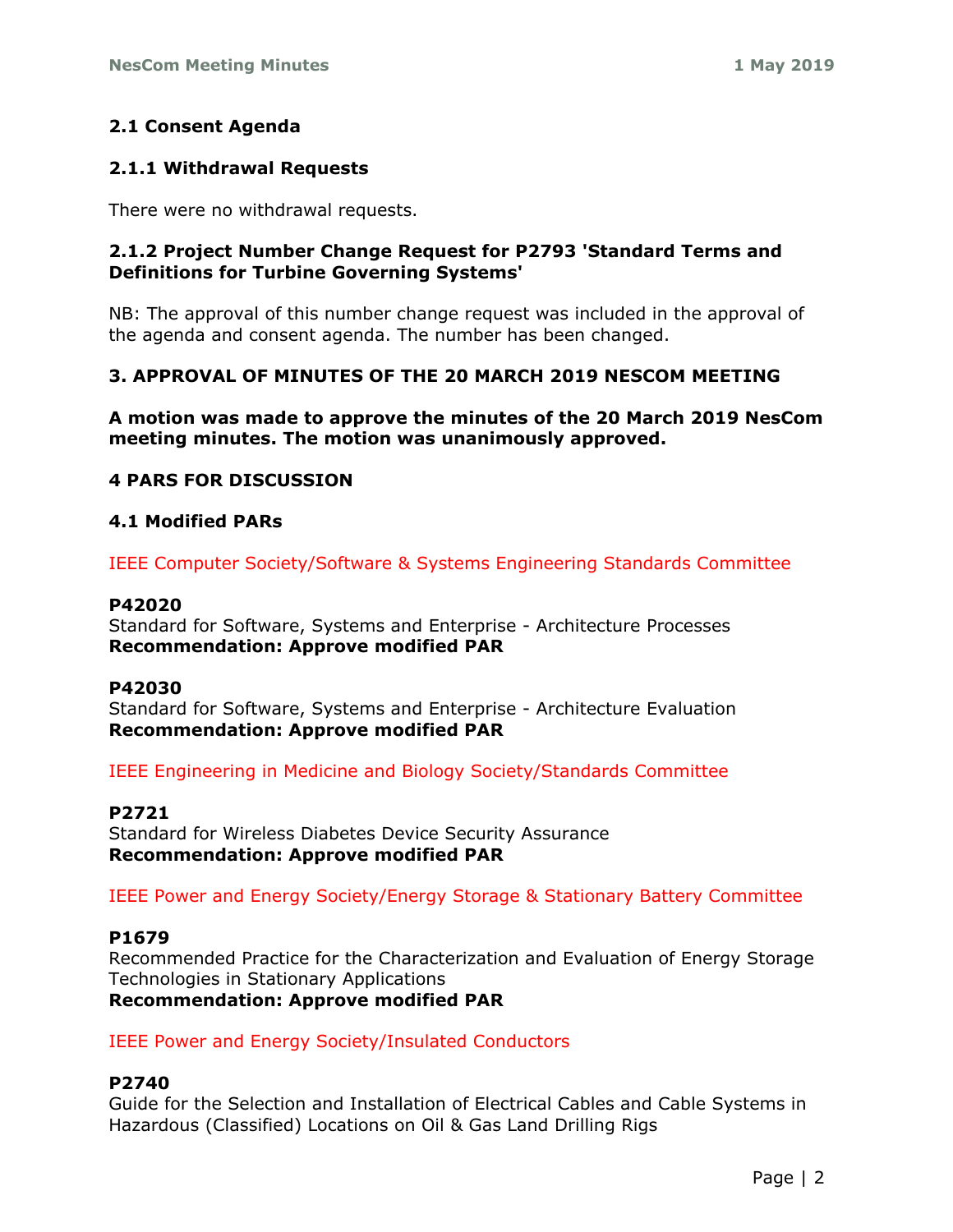# **Recommendation: Approve modified PAR**

### **4.2 Extension Requests**

## IEEE Computer Society/Learning Technology

#### **P1589**

Standard for an Augmented Reality Learning Experience Model **Recommendation: Approve request for an extension until December 2021**

IEEE Power and Energy Society/Transformers

#### **PC57.12.44**

Standard Requirements for Secondary Network Protectors **Recommendation: Approve request for an extension until December 2021**

#### **4.3 New PARs**

IEEE-SA Board of Governors/Corporate Advisory Group

## **P2755.2**

Recommended Practice for Implementation and Management Methodology for Software Based Intelligent Process Automation (SBIPA) **Recommendation: Approve new PAR until December 2023**

IEEE Computer Society/LAN/MAN Standards Committee

#### **P802.1AE-2018/Cor 1**

Standard for Local and Metropolitan Area Networks - Media Access Control (MAC) **Security** - Corrigendum 1: Tag Control Information Figure **Recommendation: Approve new PAR until December 2023**

IEEE Computer Society/Learning Technology

# **P3527.1**

Standard for Digital Intelligence (DQ) - Framework for Digital Literacy, Skills and Readiness

**Recommendation: Approve new PAR until December 2023 (6 approve, 2 abstain [Winston])**

IEEE Consumer Electronics Society/Blockchain Standards Committee

## **P2142.1**

Recommended Practice for E-Invoice Business Using Blockchain Technology **Recommendation: Approve new PAR until December 2023**

IEEE Communications Society/Access and Core Networks Standards Committee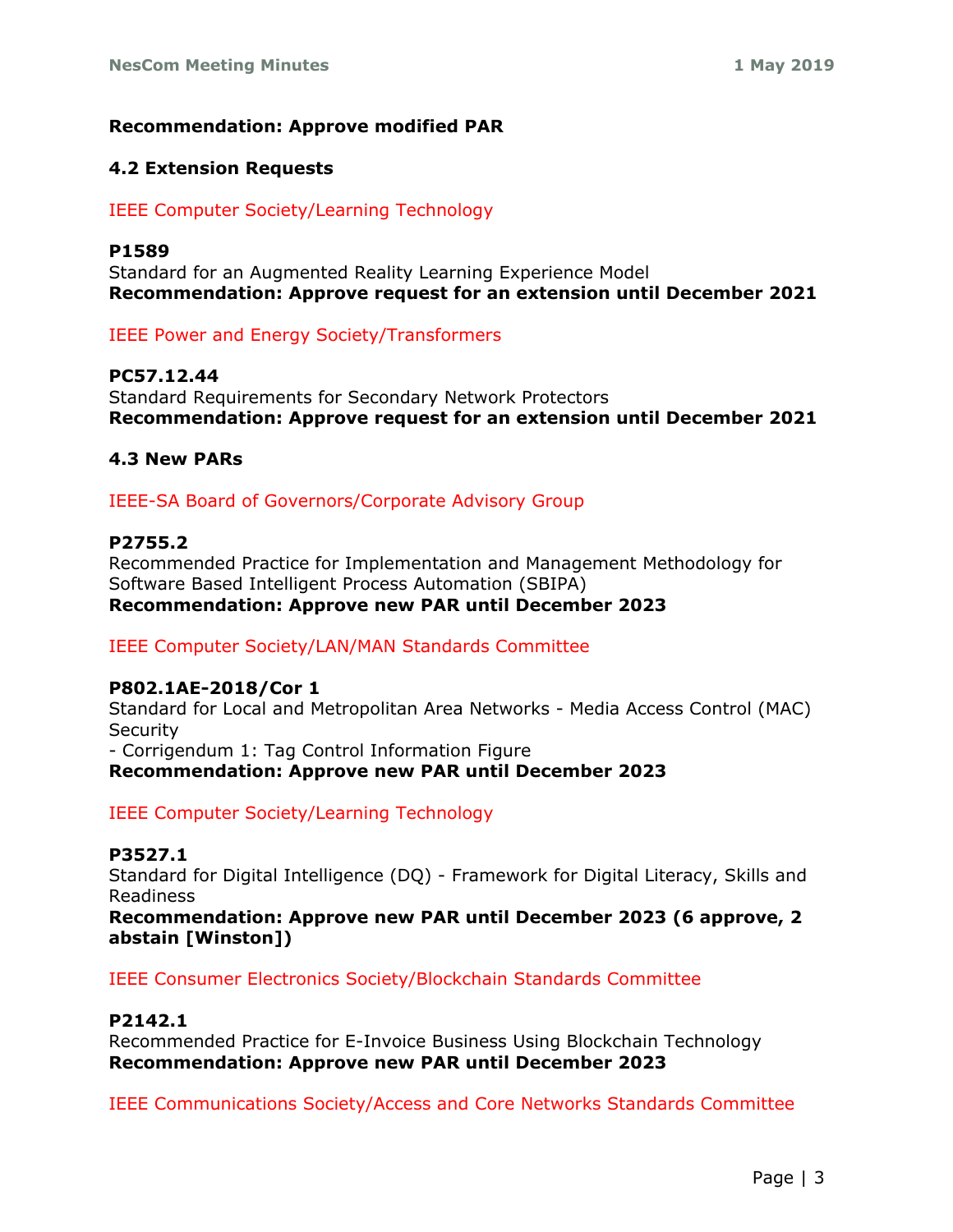# **P1937.3**

Protocol for the Flight Data Transmission of Civil Unmanned Aerial Vehicle Based on BeiDou Short Message

# **Recommendation: Approve new PAR until December 2023**

IEEE Engineering in Medicine and Biology Society/Standards Committee

### **P2733**

Standard for Clinical Internet of Things (IoT) Data and Device Interoperability with TIPPSS - Trust, Identity, Privacy, Protection, Safety, Security **Recommendation: Approve new PAR until December 2023**

IEEE Industry Applications Society/Technical Books Coordinating Committee

### **P3003.5**

Recommended Practice for Connections to Earth for Industrial and Commercial Power Facilities

### **Recommendation: Approve new PAR until December 2023**

### IEEE Power and Energy Society/Insulated Conductors

#### **P48404.1**

Standard for Test Procedures and Requirements for Joints and Live Front Terminations installed on Extruded or Laminated Dielectric Shielded Power Cable Systems Rated 2.5 kV through 46 kV AC **Recommendation: Approve new PAR until December 2023**

IEEE Power and Energy Society/Nuclear Power Engineering

#### **P2809**

Nuclear Power Plants - Instrumentation, Control and Electrical Power Systems Important to Safety - Common Cause Failure Systems Analysis and Diversity **Recommendation: Approve new PAR until December 2023**

IEEE Power and Energy Society/Power System Communications and Cybersecurity

#### **P1591.4**

Standard for Testing and Performance of Hardware for Optical Fiber Composite Overhead Phase Conductor (OPPC)

**Recommendation: Approve new PAR until December 2023**

IEEE-SASB Coordinating Committees/SCC39 - International Committee on Electromagnetic Safety

#### **PC95.1-2019/Cor 1**

Standard for Safety Levels with Respect to Human Exposure to Electric, Magnetic and Electromagnetic Fields, 0 Hz to 300 GHz - Corrigendum 1: Correction for C95.1-2019

**Recommendation: Approve new PAR until December 2023**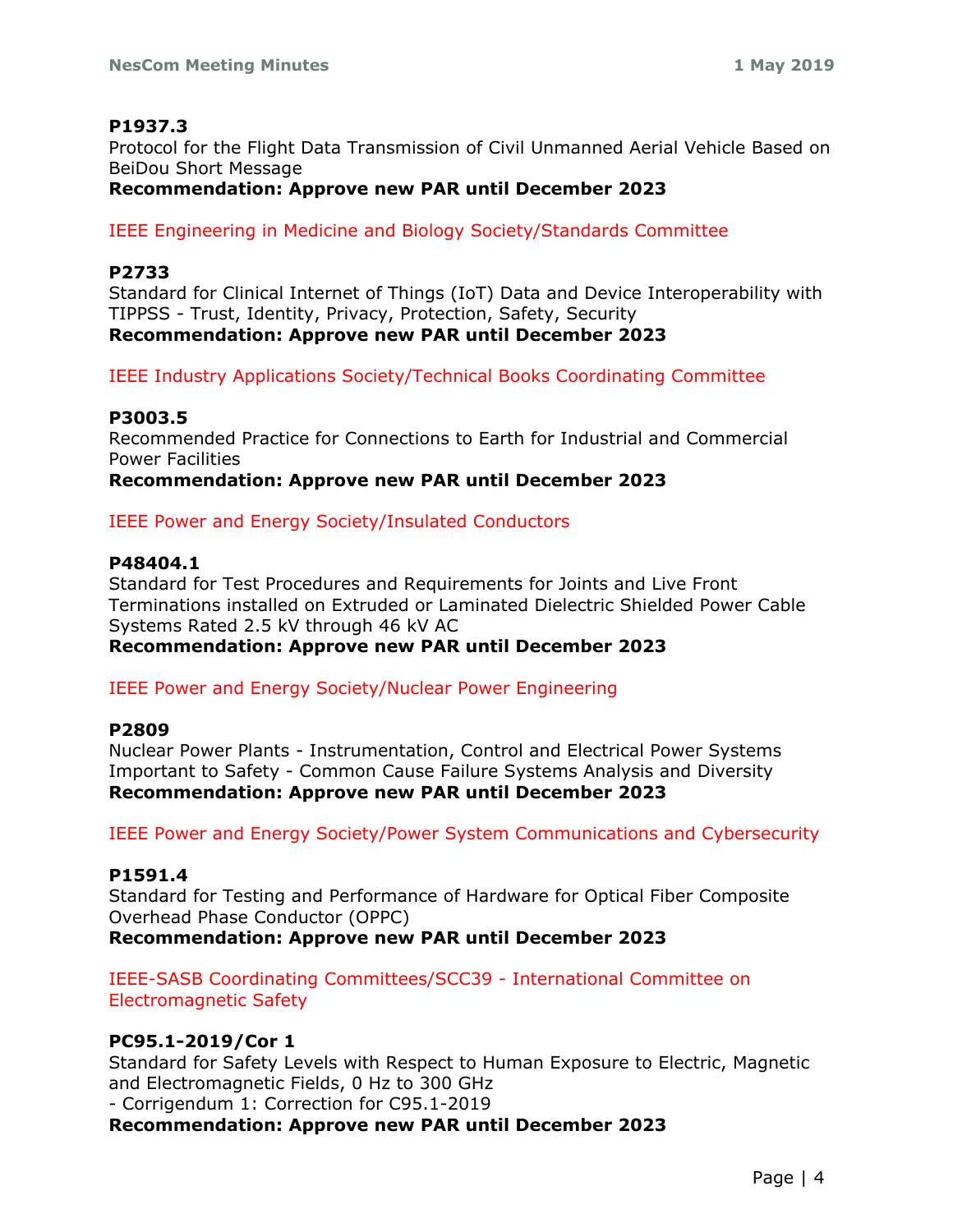## IEEE Systems, Man, and Cybernetics Society/Standards Committee

#### **P2814**

Techno-economics Metrics Standard for Hybrid Energy and Storage Systems **Recommendation: Approve new PAR until December 2023**

### **4.4 PARs for the Revision of Standards**

IEEE Communications Society/Power Line Communications

### **P1901**

Standard for Broadband over Power Line Networks: Medium Access Control and Physical Layer Specifications

## **Recommendation: Approve PAR for the revision of a standard until December 2023**

IEEE Power and Energy Society/Energy Development & Power Generation

### **P1207**

Guide for the Application of Turbine Governing Systems for Hydroelectric Generating Units

**Recommendation: Approve PAR for the revision of a standard until December 2023**

IEEE Power and Energy Society/Electric Machinery

# **PC50.13**

Standard for 50 and 60 Hz Synchronous Generators for Non-Hydraulic Applications Rated 10 MVA and Above

**Recommendation: Approve PAR for the revision of a standard until December 2023**

IEEE Power and Energy Society/Insulated Conductors

#### **P1816**

Guide for Preparation Techniques of Shielded Cables Rated 2.5 kV through 46 kV and the Installation of Mating Accessories

**Recommendation: Approve PAR for the revision of a standard until December 2023**

IEEE Power and Energy Society/Nuclear Power Engineering

**P379**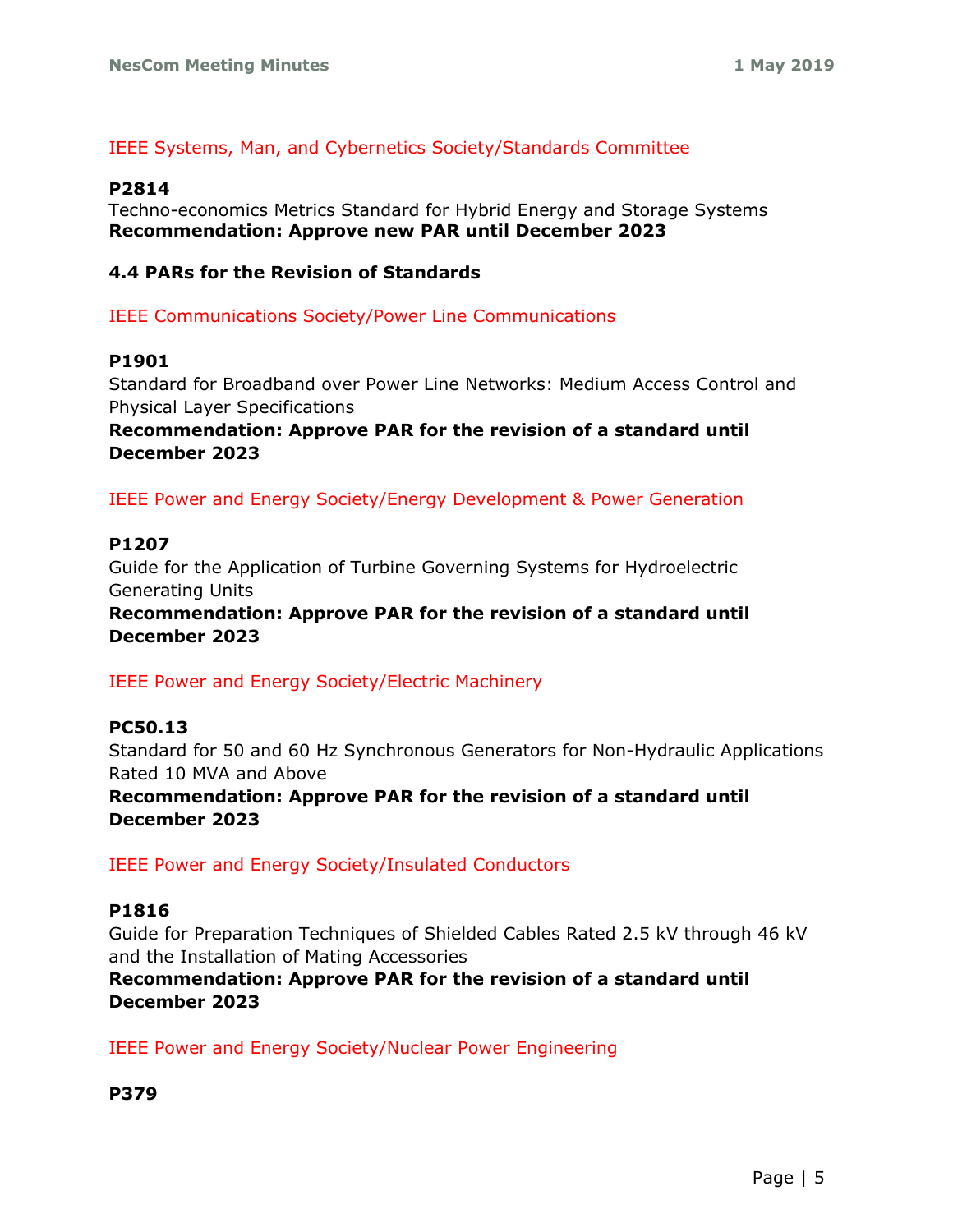Standard for Application of the Single-Failure Criterion to Nuclear Power Generating Station Safety Systems

# **Recommendation: Approve PAR for the revision of a standard until December 2023**

### **P1289**

Guide for the Application of Human Factors Engineering in the Design of Computer-Based Monitoring and Control Displays for Nuclear Power Generating Stations and other Nuclear Facilities

# **Recommendation: Approve PAR for the revision of a standard until December 2023**

# IEEE Power and Energy Society/Substations

## **P1264**

Guide for Animal Deterrents for Electric Power Supply Substations **Recommendation: Approve PAR for the revision of a standard until December 2023**

IEEE Power and Energy Society/Switchgear

# **PC37.20.4**

Standard for AC Switches Rated above 1 kV up to 52 kV for Use in Metal-Enclosed **Switchgear** 

# **Recommendation: Approve PAR for the revision of a standard until December 2023**

# IEEE Power and Energy Society/Transformers

# **PC57.12.40**

Standard for Network, Three-Phase Transformers, 2500 kVA and Smaller; High Voltage, 34 500 V and Below; Low Voltage, 600 V and Below; Subway and Vault Types (Liquid Immersed)

# **Recommendation: Approve PAR for the revision of a standard until December 2023**

**PC57.19.100** Guide for Application of Power Apparatus Bushings **Recommendation: Approve PAR for the revision of a standard until December 2023**

IEEE-SASB Coordinating Committees/SCC39 - International Committee on Electromagnetic Safety